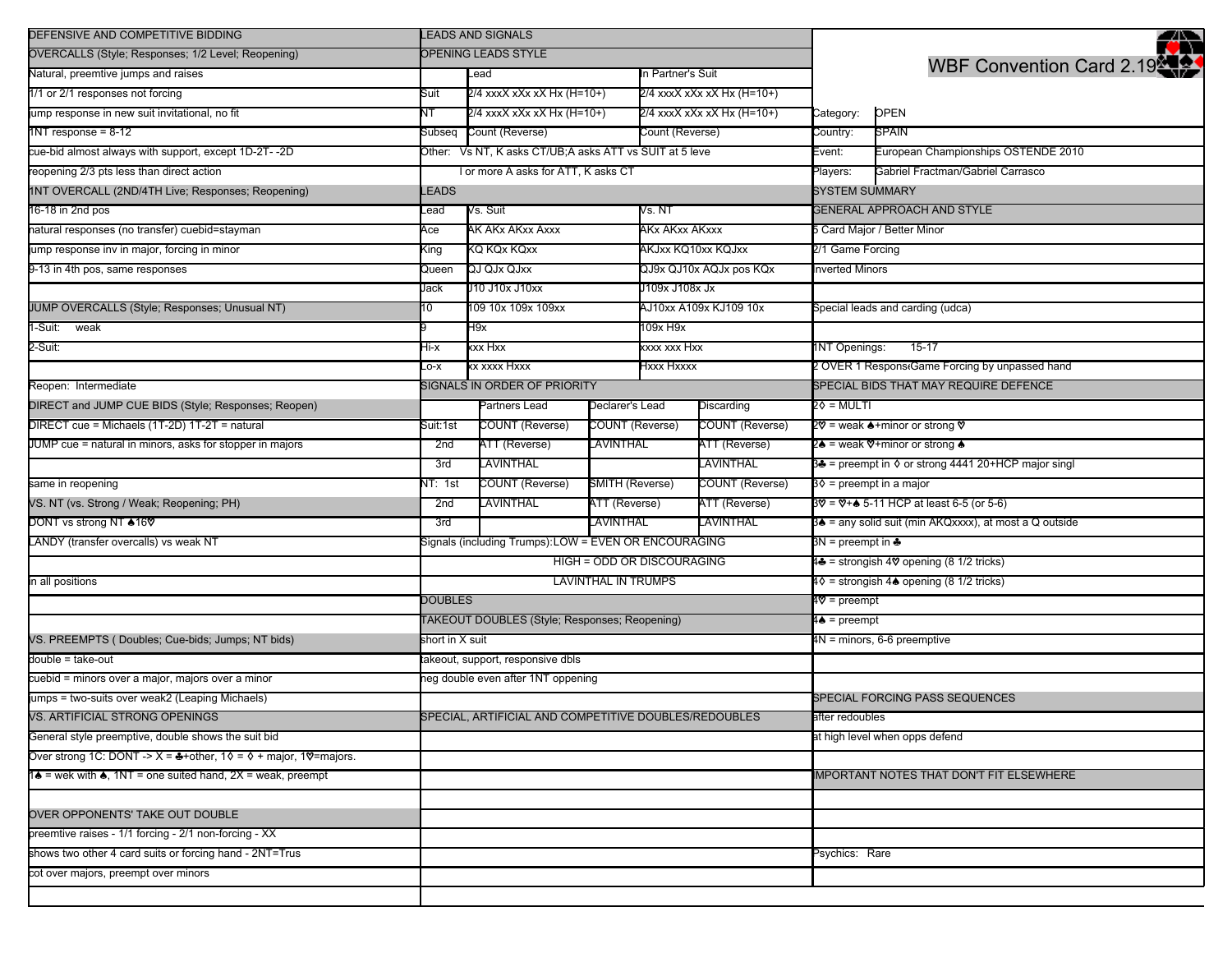| OPENING BID DESCRIPTIONS                           |                           |      |    |                                                        |                                                   |                           |                              |  |  |  |
|----------------------------------------------------|---------------------------|------|----|--------------------------------------------------------|---------------------------------------------------|---------------------------|------------------------------|--|--|--|
| Opening                                            | Artificial                | Min. |    | Neg Dble th Description                                | Responses                                         | <b>Subsequent Auction</b> | Passed Hand Bidding          |  |  |  |
| 1♣                                                 |                           |      | 4♠ | Better minor                                           | 1♦ = Walsh ♦1V`♦2V, 2♣ = forcing, 2♦ = 6-9HCP 4♦  |                           | Same                         |  |  |  |
| 1♣                                                 |                           |      |    |                                                        | 20/2▲ = weak (2-7HCP) 430, 2N=bad ♣ preemt or 1   |                           |                              |  |  |  |
| 1♣                                                 |                           |      |    |                                                        | balanced, 34 = preempt with good 4, 30/30/34=pree |                           |                              |  |  |  |
| 1♦                                                 |                           |      | 4♠ | Better minor                                           | 2♦=forcing,2V/▲=weak,2NT=preempot with bad ♦ or   |                           | Same                         |  |  |  |
| 1۳                                                 |                           |      | 4♠ | Five card major                                        | 1NT = forcing ▲4♡, 2/1 GF, 3♡ = preempt, 2♡=8-10▲ |                           | 1NT = semi-forcing, 24=Drury |  |  |  |
| 1♠                                                 |                           |      | 40 | Five card major                                        | 1NT = forcing, 2/1 GF, 34=preempt, 24=8-10,2NT=Ja |                           | 1NT = semi-forcing, 24=Drury |  |  |  |
| 1NT                                                |                           |      | 3S | 15-17 balanced                                         | STAY, does not promise 4-card M 49%, JACOBY TR    |                           |                              |  |  |  |
| 2♣                                                 | Yes                       |      | 3♠ | Any game forcing hand                                  | 20=negative (could be waiting), other natural     |                           |                              |  |  |  |
| 2♦                                                 | Yes                       |      |    | Multi <b>≜</b> 11♡                                     | 2NT = relay, 2♡=P/C, 3♡/▲=preempt                 |                           |                              |  |  |  |
| 2۵                                                 | Yes                       |      |    | Weak 4+m or strong ♡ 412♡                              | 2N asks, 24/34=P/C                                |                           |                              |  |  |  |
| 2♠                                                 | Yes                       |      |    | Weak ♡+m or strong ▲                                   | 2N asks, 3 <b>♣</b> /3♥=P/C                       |                           |                              |  |  |  |
| 2NT                                                |                           |      |    | 20-22 balanced                                         | PUP STAY +13V, JACOBY TRF, 3+=PUP3NT, 3NT=5       |                           |                              |  |  |  |
| 3♣                                                 | Yes                       |      |    | Diamond preemt or strong three s <sup>30=to</sup> play |                                                   |                           |                              |  |  |  |
| 3♦                                                 | Yes                       |      |    | Major suit preempt                                     | 30'=P/C                                           |                           |                              |  |  |  |
| ৪ত                                                 |                           |      |    | 6/5 Major two suiter                                   | 3N asks for void                                  |                           |                              |  |  |  |
| 3♠                                                 | Yes                       |      |    | Any solid suit                                         | 3NT=to play, 4♣ asks suit, 4♦ asks singl.         |                           |                              |  |  |  |
| 3NT                                                | Yes                       |      |    | preempt in ♣                                           |                                                   |                           |                              |  |  |  |
| 4♣                                                 | Yes                       |      |    | Good 4♡ opening                                        |                                                   |                           |                              |  |  |  |
| 4٥                                                 | Yes                       |      |    | Good 4▲ opening                                        | 4V/NT = Autoblackwood                             |                           |                              |  |  |  |
| 4⊽                                                 |                           |      |    | Preempt                                                |                                                   |                           |                              |  |  |  |
| 4♠                                                 |                           |      |    | Preempt                                                |                                                   |                           |                              |  |  |  |
| 4NT                                                | Yes                       |      |    | Minors                                                 |                                                   |                           |                              |  |  |  |
| 5♣                                                 |                           |      |    | Preempt                                                |                                                   |                           |                              |  |  |  |
| 5♦                                                 |                           |      |    | Preempt                                                |                                                   |                           |                              |  |  |  |
| 5ত                                                 |                           |      |    |                                                        |                                                   |                           |                              |  |  |  |
| 5♠                                                 |                           |      |    |                                                        |                                                   |                           |                              |  |  |  |
| 5NT                                                |                           |      |    |                                                        |                                                   |                           |                              |  |  |  |
|                                                    | <b>HIGH LEVEL BIDDING</b> |      |    |                                                        |                                                   |                           |                              |  |  |  |
| 4130 RKCB                                          |                           |      |    |                                                        |                                                   |                           |                              |  |  |  |
| Josephine, Splinter                                |                           |      |    |                                                        |                                                   |                           |                              |  |  |  |
| 1M - 4 $\clubsuit$ = invitational with the other M |                           |      |    |                                                        |                                                   |                           |                              |  |  |  |
| 1M - 4 0 = invitational distributional game raise  |                           |      |    |                                                        |                                                   |                           |                              |  |  |  |
|                                                    |                           |      |    |                                                        |                                                   |                           |                              |  |  |  |
|                                                    |                           |      |    |                                                        |                                                   |                           |                              |  |  |  |
|                                                    |                           |      |    |                                                        |                                                   |                           |                              |  |  |  |
|                                                    |                           |      |    |                                                        |                                                   |                           |                              |  |  |  |
|                                                    |                           |      |    |                                                        |                                                   |                           |                              |  |  |  |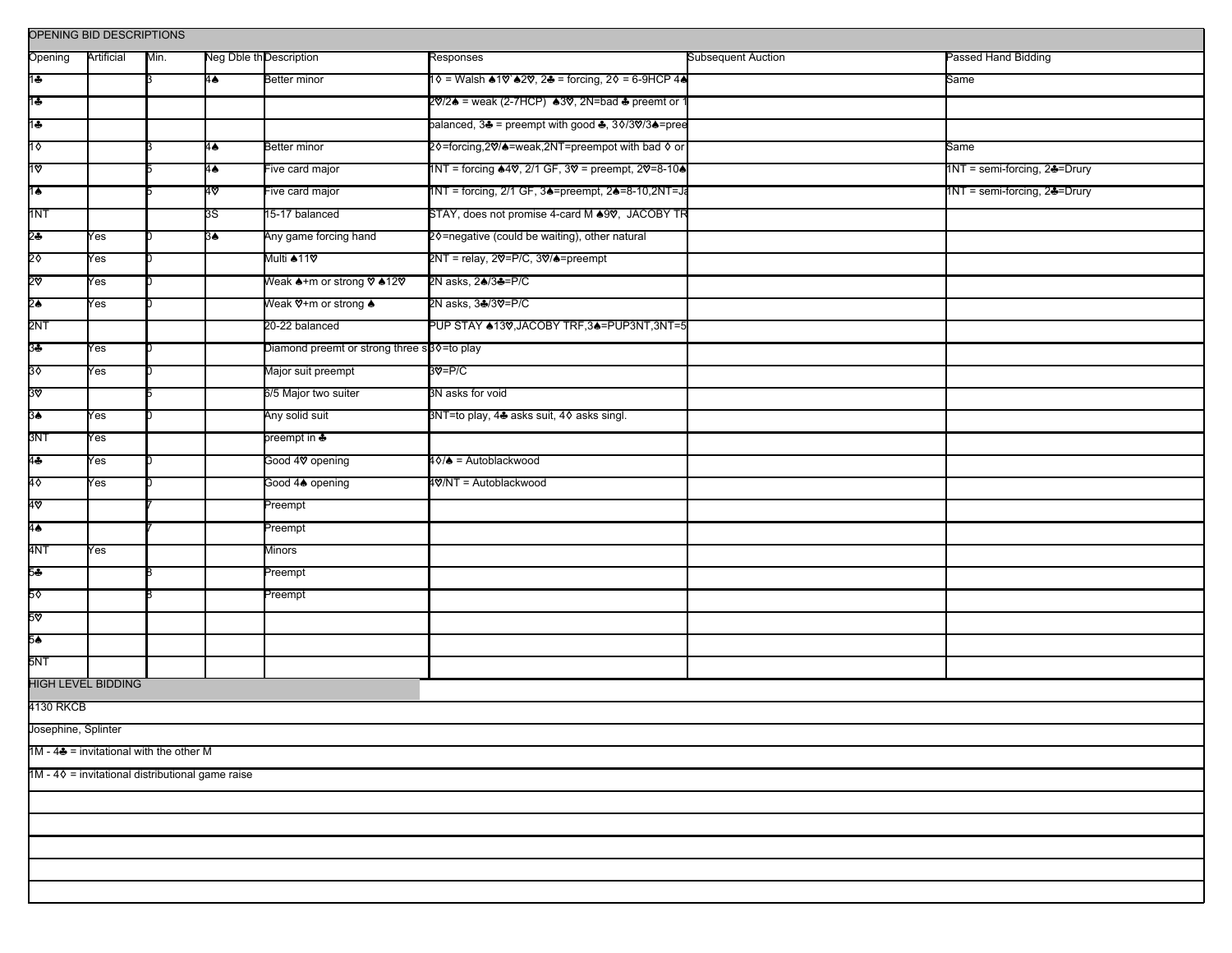# **Supplementary notes file (Spain-Carrasco-Fractman.txt) Gabriel Fractman/Gabriel Carrasco (SPAIN)**

#### $\triangle$ 10

14 - 1M may have longer  $\diamond$ , 1 - 1 0 - 1 M shows either 4-1-4-4 or 5+ ...  $14 - 10 - 1N$  does not deny 4 card M.

---------------------------------------------------------

---------------------------------------------------------

14 - 1 $\diamond$  can have 4 card M only if 11+.

1 - 1 0 - 1 M - 2 M forcing

---------------------------------------------------------

**42VAfter 14 - 10 - 1NT transfer schema is used** After 14 - 10 - 1NT - 24 may be weak with  $\diamond$  or other stronger hands.

## $43%$

With good weak 2 opp. (something like AQJxxx) we bid 1m - 1M and then 2M.

### $49$

1M - 1NT - 2m - 2M may be weak (5-7)with 3 trumps or natural with 2 (6-9).

1M - 1NT - 2m may be three cards

1 $\heartsuit$  - 1NT - 2 $\clubsuit$  may even be two cards if 4-5-2-2  $1M - 2M = 8-10$ 

---------------------------------------------------------

 $65%$ 

After 1M - 2NT 34 may be min without singl or singl  $\clubsuit$ .

#### $60$

10 - 20 - 24 put to 2NT then show long suit  $10 - 20 - 3x$  short suit trial

---------------------------------------------------------

---------------------------------------------------------

# $*7<sup>o</sup>$

4 card support, 9-10 with any singl, 13+ with any void.

#### $A8$

With x - Jxxxx - Kxxx - xxx we bid  $10 - 40$ With x - Kxxxx - Axxx - xxx we bid  $1\heartsuit$  - 4 $\diamond$  $1M - 4$  is good preemt in the other major

---------------------------------------------------------

---------------------------------------------------------

#### ሐ9♡

Stayman may be weak: with short  $\clubsuit$ , to pass any response 1NT - 24 - 20 - 20 to play 20 or 24. 1NT -  $2\clubsuit$  -  $2\lozenge/2\spadesuit$  weak with  $\spadesuit$ +m

1NT - 2♣ - 2♦ - 3♦ minor suit Stayman SMOLEN after 1NT -  $2 - 20$ 

---------------------------------------------------------

### $*10$

1NT - 20 may not be  $\heartsuit$ , it forces 2 $\heartsuit$ . Then resp passes with weak hand or 1NT -  $20 - 20$  -  $24$  forces 2NT to describe then  $3 - 3$  = weak with both minors  $3\diamond$  = strong with both minors 3 $\heartsuit$  = invitational 5 $\spadesuit$  5 $\heartsuit$  $3\spadesuit$  = 5-4 minors singl  $\spadesuit$ 

 $3NT = 5-4$  minors singl  $\heartsuit$ 

# $*11$

Weak 2M, 23-24 balanced or 4-4-4-1 with m singl 21+. SUGGESTED DEFENSE: X = balanced 13-15. 2M = short suit take-out

---------------------------------------------------------

---------------------------------------------------------

 $*12$ 

SUGGESTED DEFENSE